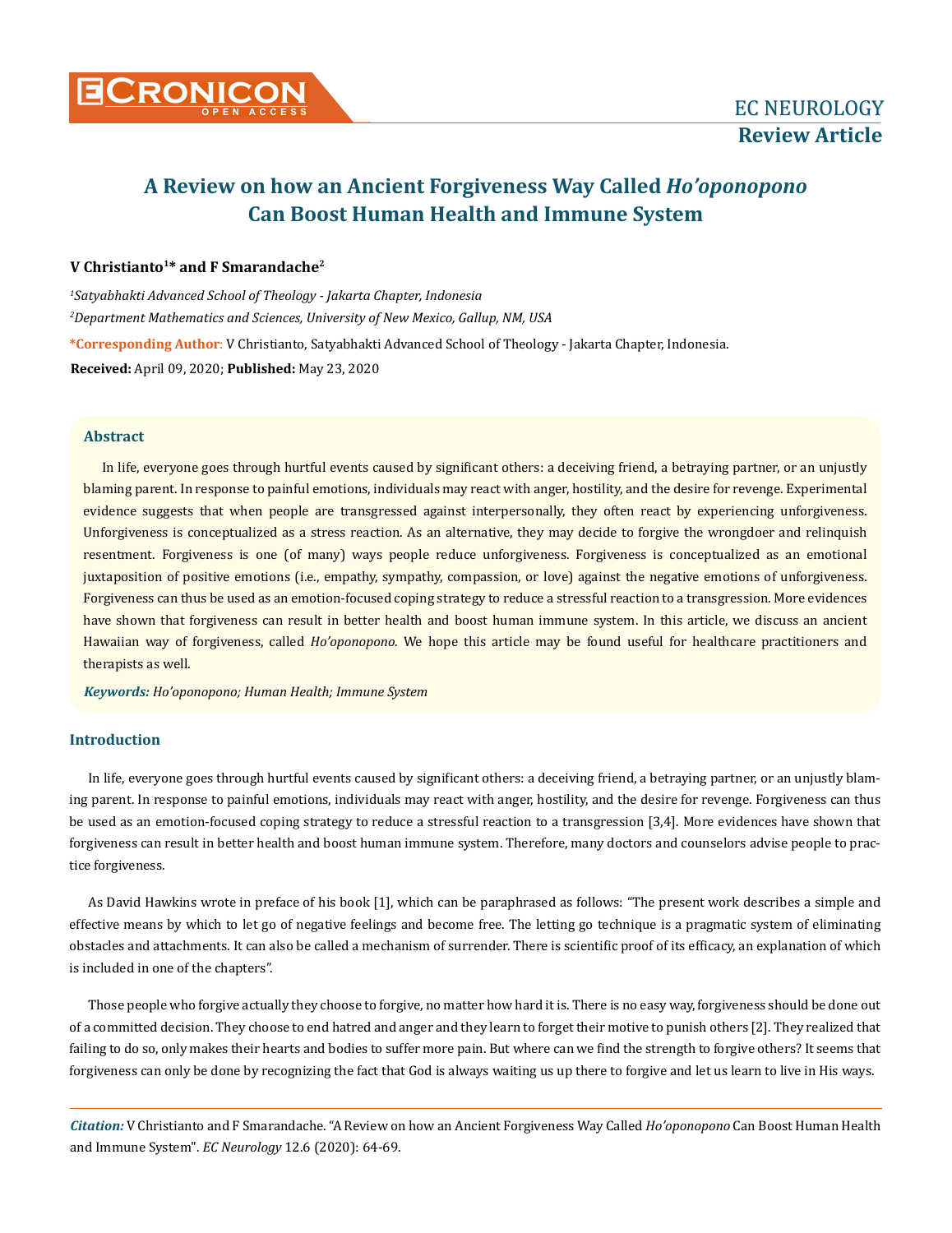Despite the fact that forgiveness is not easy, an ancient way of forgiveness called *Ho'oponopono* teach simple ways to forgive others. This ancient way can be considered as an alternative to methods of D. Hawkins etc. We discuss it in the next section.

#### **Forgiveness and human immune system**

In their article, Worthington JR and Scherer some possible mechanisms which may explain how forgiveness can boost human health, which can be rephrased as follows [4].

#### **Direct mechanism 2: Forgiveness could affect the immune system at the cellular level**

Another conceivable instrument for influencing wellbeing results is that the density of unforgiveness may influence the resistant framework. A sizable writing has created about how negative feelings (of which unforgiveness is one) is identified with and can cause dysregulation in the insusceptible framework. Kiecolt-Glaser., *et al.* (2002) have completely inspected the writing on how stress and negative feeling can influence cytokines. Cytokines are protein-like materials that are discharged when a disease or injury is supported or when stress is experienced. They basically help battle disease and give an early reaction to injury. They draw in insusceptible cells to the site of harm and initiate them. They likewise influence digestion and help direct internal heat level. At the point when an individual is under consistent pressure, master fiery cytokines are raised. This can dysregulate the intercellular insusceptible framework. No analyst who is considering absolution has yet analyzed cytokine creation as a proportion of responsiveness to unforgiveness or to pardoning, however such research is in progress by Temoshok and Wald (2002).

## **Direct mechanism 3: Forgiveness could affect the immune system at the neuro-endocrine level**

Absolution could influence wellbeing by boosting the resistant framework. In particular, absolution could lessen HPA reactivity and diminish discharged cortisol. Over-creation of cortisol has been appeared to have malicious wellbeing consequences for the cardiovascular and resistant frameworks and on subjective and cerebrum working (for audits, see Sapolsky, 1994; McEwen, 2002). Just one examination has tended to cortisol and unforgiveness. Berry and Worthington (2001) discovered base-rate creation of salivary cortisol to be somewhat raised in individuals who were high in characteristic unforgiveness.…

## **Direct mechanism 4: Forgiveness could affect the immune system through release of antibodies**

The investigation of stress recommends that antibodies are stifled during incessant pressure. Given that pardoning is conjectured to compare positive feelings against unforgiveness, we propose that discoveries from the investigation of positive feelings can give speculations about absolution. Salovey., *et al.* (2000) explored the writing on the connection among negative and positive feelings and physical wellbeing. They concentrated basically on the connection between negative feelings and concealment of secretory Immunoglobulin-A (sIg-A) hindrance. Levels of sIg-A have been found to influence invulnerable framework working. At the present, sIg-A concealment has not been researched comparable to the unforgiveness. It is theorized that when individuals use absolution as an adapting system to diminish unforgiveness, at that point sIg-A levels would come back to benchmark. This has not been researched".

Therefore, it shall be clear that there is sufficient ground to believe that forgiveness can lead to better health and immune system.

#### **Introducing** *Ho'oponopono*

According to Thakurdas, *Ho'oponopono* is an ancient Hawaiian method of stress reduction, conflict resolution and energy clearing from people and places. In her article, she refers to the transforming wisdom and its modern psychology and spiritual based applications. *Ho'oponopono* provides a profound method of healing that promotes the Universal Law of the Interconnection of Life. It is a powerful method that can meet the stressful challenges of our time [5].

*Citation:* V Christianto and F Smarandache. "A Review on how an Ancient Forgiveness Way Called *Ho'oponopono* Can Boost Human Health and Immune System". *EC Neurology* 12.6 (2020): 64-69.

65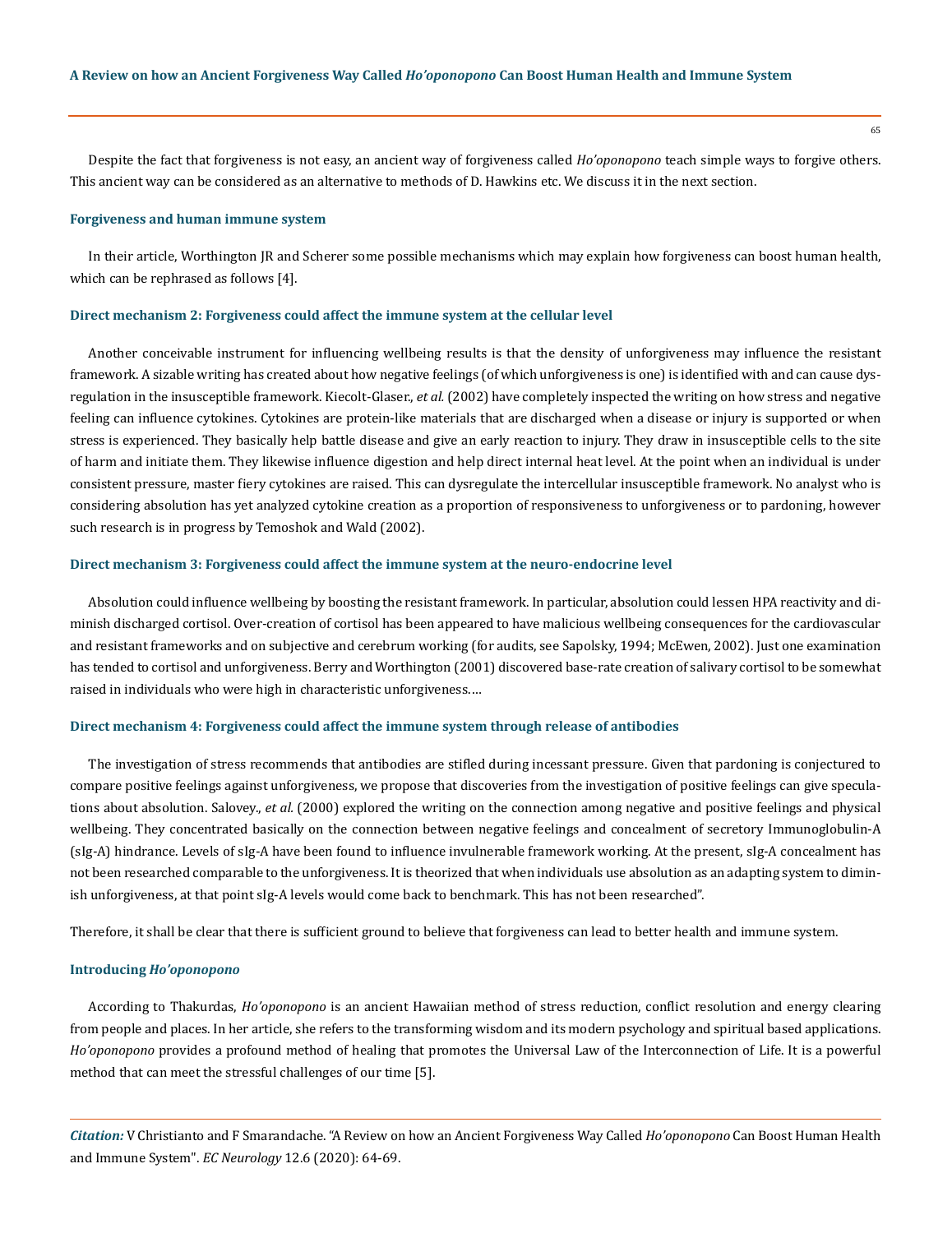Moreover, according to Thakurdas, which can be paraphrased as follows [5]: "*Ho'oponopono* signifies "to make right," or "to redress a mistake". Viably, it intends to make it directly with the predecessors, or your family, companions or anybody or anything with whom or which you have a relationship. This can incorporate the creature, vegetable or mineral realms and to be sure our planet. Initially *Ho'oponopono* was utilized to address the wrongs that had happened.

Na kala: The Fortune of Forgiveness. Hawaiian qualities incorporate a significant code of pardoning. They accept that when we excuse others, we our additionally sympathetic ourselves. Kala signifies "to loosen, unbind and set free." The individual, gathering or country to whom the transgressor is obliged free themselves and the 'others' of the past obligations or bad behavior. It doesn't exist any longer. This must be finished by unbinding connections to the past wrongs; by making right what's to come".

Thakurdas also emphasizes: "In Ihaleakala's version of H'oponopono "the therapist must be willing to be 100% responsible for having created the problem situation, that is, he must be willing to see that the source of the problem is erroneous thoughts within him, not within the client. Therapists never seem to notice that every time there is a problem, they are always present!" [5].

In a different study, Matthew James reports, which can be rephrased as follows [6]: "The outcomes exhibited that the individuals who occupied with the *Ho'oponopono* procedure along these lines encountered a measurably critical decrease in unforgiveness, while those in the benchmark group indicated no factually huge change in negative effect throughout the examination. In view of these discoveries and by approving *Ho'oponopono* as a powerful helpful absolution strategy, this examination lays the foundation for future research of this particular pardoning process. Solid ramifications for constructive social change through the use of *Ho'oponopono* incorporate improved wellbeing, and improved relational and intrapersonal connections".

## **Is there a theory behind** *Ho'oponopono***?**

According to Thakrudas, which can be rephrased as follows [5]: "We convey inside us as fragments of the Unconscious Mind, interfacing us with all the critical individuals in our lives. These sections look like Carl Jung's models. The procedure of *Ho'oponopono* is to line up with and clear up remaining energies resounding through our family history just as to clear up our associations with others in our present lives. Making this one stride further, we can clear up similar issues for customers and even gatherings of people. Right now, is no compelling reason to work out, understand, oversee or adapt to issues. Since the Divine made everything, you can simply go legitimately to Divine and ask that it be rectified and purged" (see also Carl G Jung [7] and also B Lipton [8]).

Linguistic origin: "As a matter of first importance, *Ho'oponopono* might be thought as compromise, reestablishing profound arrangement, to make right. In the event that you look in the Hawaiian word reference, the meaning of pono, it takes practically a large portion of the page to decipher. Pono intends to be right, in concordance, otherworldly arrangement. To be well.

*Pono is being sound*. In trustworthiness. Remaining in balance. It includes everything we need to have and require in the entirety of our bodies: profound, mental, passionate and physical.

In the event that you put Ho'o before pono, *Ho'o gives activity.* On the off chance that we don't deal with things when soul gives a little thump on of entryway of our otherworldly mindfulness, messages will go on. On the off chance that we overlook the message in our psychological mindfulness, it will advance right to the physical body. When it gets to the physical body at that point here and there it will take more work. It will take more Ho'o to get that pono" [9].

A bit of history: "One of the most prestigious educators of *Ho'oponopono* nowadays is Dr. Ihaleakala Hew Len. Dr. Cut Len first concentrated with a Hawaiian Kahuna and healer named Morrnah Simeona. Albeit a relative of Hawaiian Royalty and showed the old ways, Simeona was affected by Christian lessons joined with an enthusiasm for all encompassing practices from India, China and the profound

*Citation:* V Christianto and F Smarandache. "A Review on how an Ancient Forgiveness Way Called *Ho'oponopono* Can Boost Human Health and Immune System". *EC Neurology* 12.6 (2020): 64-69.

66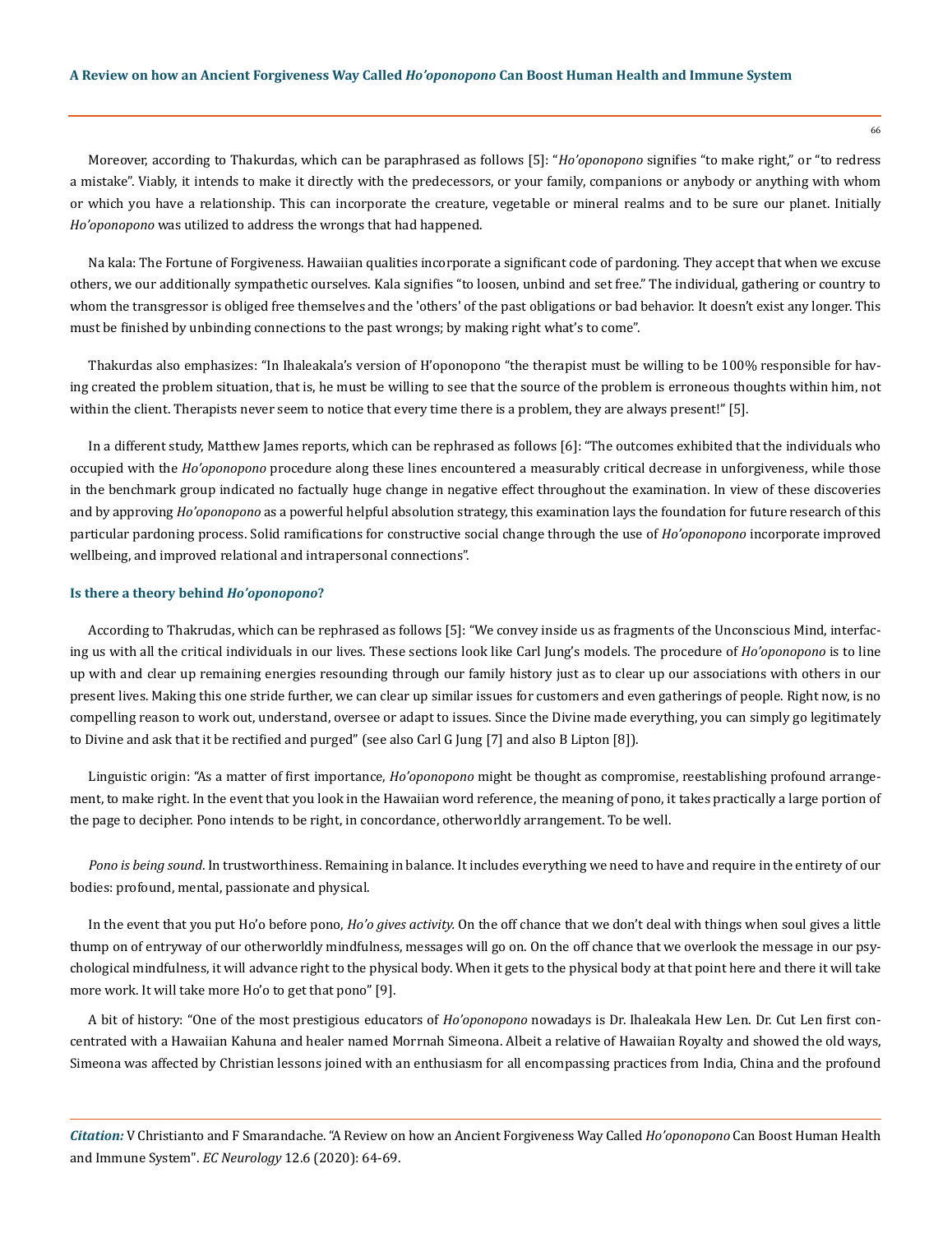educator Edgar Cayce. Crossing over her Hawaiian and Christian comprehension of pardoning and compromise, Simeona started investigating how past obligations and circumstances and logical results attached every individual to past injury, negative contemplations and encounters, and even activated resurrection. She instructed that the correct petitions, fundamentally the same as those educated by Science of Mind and other New Thought religions, were the most ideal approach to clear and purge those negative energies or "stones" that are obstructing the Light inside us and inside the world.

Upon Simeona's passing, Dr. Ihaleakala S. Cut Len proceeded with the educating and made adjustments en route. From Dr. Slash Len's point of view, *Ho'oponopono* is best comprehended as an arrival to our clear province of Light. He calls that state, "Zero" and accepts that once there, we exist with zero cutoff points. Be that as it may, a major key is the mindfulness that in the event that all Life is interconnected and we are One with it, at that point we should acknowledge 100% duty regarding everything that happens to us and in our reality. Slash Len veered away from Simeona's attention on utilizing petition as the best device to reach *Ho'oponopono*, and rather started to utilize a mantra that anybody could utilize, whenever, anyplace. "I love you. I'm heartbroken. Kindly pardon me. Much obliged to you" (Or any variety of that request)" [10].

## **4 simple steps to practice** *Ho'oponopono* **[11]**

#### **Stage 1: Repentance - I'M SORRY**

As we notice above, you are answerable for everything in your psyche, regardless of whether it is by all accounts "out there". Once you understand that, it's extremely normal to feel sorry. I know I sure do. On the off chance that I know about a tornado, I am so loaded with regret that something in my cognizance has made that thought. I'm so extremely heartbroken that somebody I know has a messed up bone that I understand I have caused.

This acknowledgment can be agonizing, and you will probably oppose tolerating duty regarding the "out there" sort of issues until you begin to rehearse this strategy on your progressively self-evident "in here" issues and get results.

So pick something that you definitely realize you've caused for yourself? Dependent on nicotine, liquor or some other substance? Do you have outrage issues? Medical issues? Start there and state you're grieved. That is the entire advance: I'M SORRY. In spite of the fact that I think it is all the more impressive on the off chance that you state it all the more plainly: "I understand that I am liable for the (issue) in my life and I feel awful regret that something in my awareness has caused this".

#### **Stage 2: Ask Forgiveness - Please FORGIVE ME**

Try not to stress over who you're inquiring. Simply inquire! It would be ideal if you FORGIVE ME. Let's assume it again and again. Would not joke about this. Recall your regret from stage 1 as you request to be excused.

#### **Stage 3: Gratitude - THANK YOU**

State "THANK YOU" - again it doesn't generally make a difference who or what you're expressing gratitude toward. Thank your body for everything it accomplishes for you. Express gratitude toward yourself for being as well as can be expected be. Express gratitude toward God. Thank the Universe. Thank whatever it was that just excused you. Simply continue saying THANK YOU.

#### **Stage 4: Love - I LOVE YOU**

This can likewise be stage 1. Let's assume I LOVE YOU. Let's assume it to your body, say it to God. Let's assume I LOVE YOU to the air you inhale, to the house that covers you. Let's assume I LOVE YOU to your difficulties. Let's assume it again and again. Would not joke about this. Feel it. There is nothing as amazing as Love.

*Citation:* V Christianto and F Smarandache. "A Review on how an Ancient Forgiveness Way Called *Ho'oponopono* Can Boost Human Health and Immune System". *EC Neurology* 12.6 (2020): 64-69.

67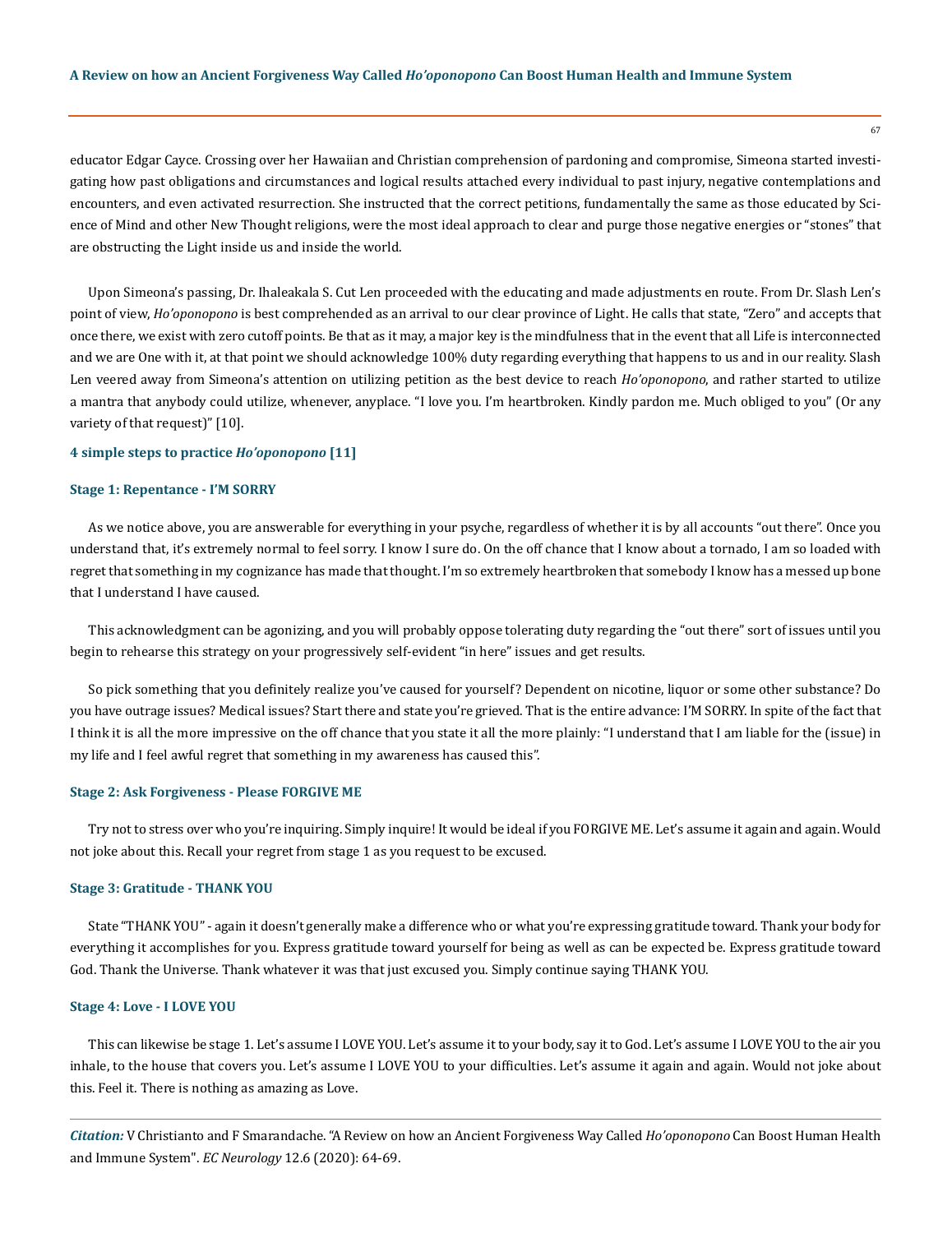That is it. The entire practice more or less.

## **Concluding Remarks**

In this article we discuss an ancient and very simple way of forgiving, called *Ho'oponopono*. It is advised here that forgiveness can lead to better health and improved immune system, either to cytokines or other mechanisms.

68

To these authors, the message of this ancient practice brings us back to the Lord's prayer: forgive us our debts; see Appendix.

Version 1.0: 3.04.2020 pk. 11:52

Version 1.1: 3.04.2020 pk. 15:51

VC & FS

#### **Appendix: Lord's Prayer in English and in Arabic**

In English

After this manner therefore pray ye: Our Father which art in heaven, Hallowed be thy name.

Thy kingdom come, Thy will be done in earth, as it is in heaven.

Give us this day our daily bread.

And forgive us our debts, as we forgive our debtors.

And lead us not into temptation, but deliver us from evil: For thine is the kingdom, and the power, and the glory, for ever. Amen.

In Arabic: Lord's Prayer read in Arabic:

Aba na alathie fi asamawat,

Li yatakadas ismoka, Li ya'atie malakotoka,

Litakon mashia toka,

Kama fisama' kathaleka 'ahla al a'ard.

A'atinia khubzana kafafa yawmina,

Wa igfer lana khatayana,

Kama naahnu naghfer la man akhta'a elayna,

Wa la tudkhilna fit a jareeb;

Laken najjina min ashireer.